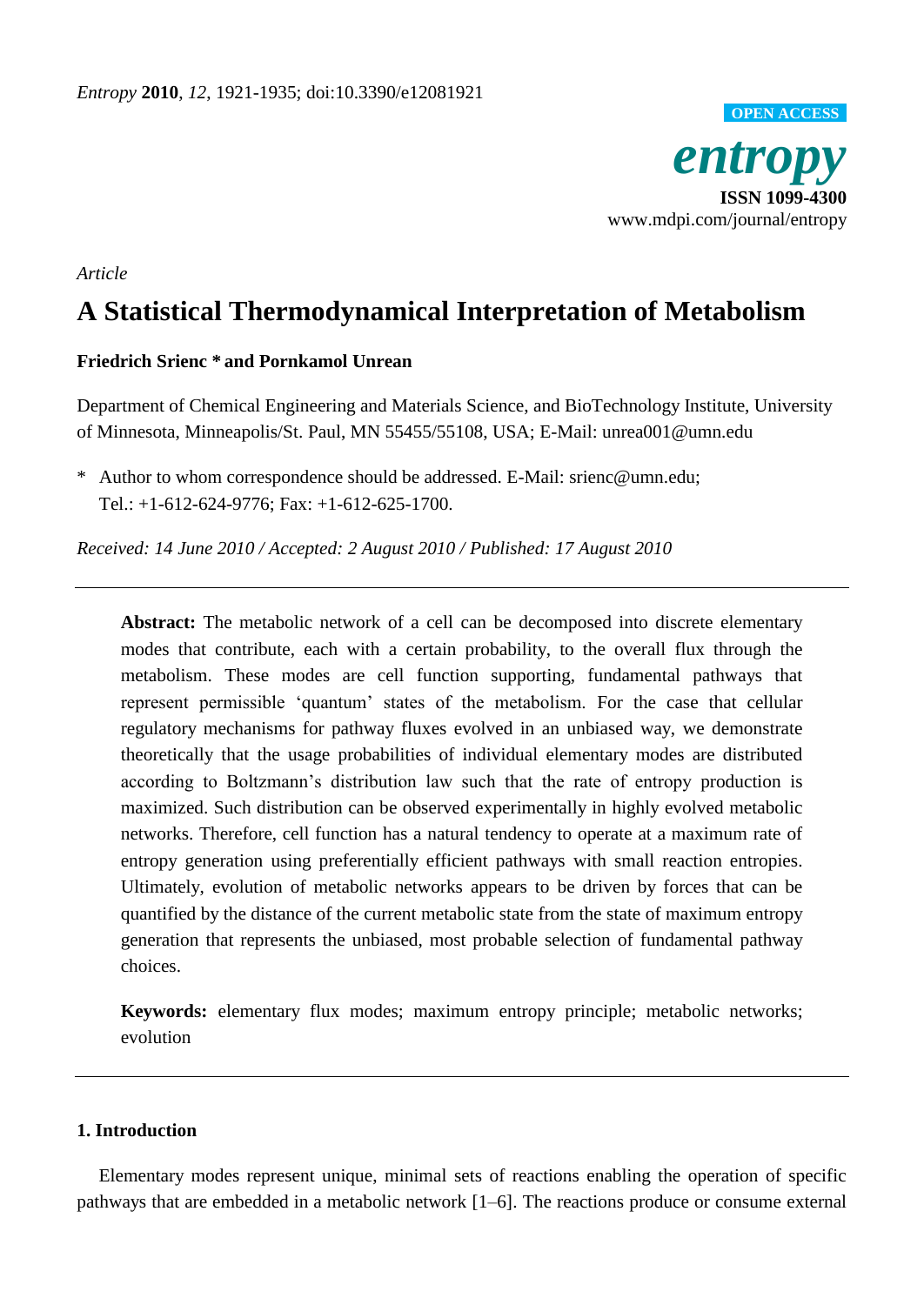metabolites that accumulate in the system, and they link internal metabolites that are at steady state with constant concentrations in the cells. The number and the type of elementary modes can be rigorously determined with recently developed computational tools [7–10] providing a powerful means to quantitatively evaluate the complexity, robustness, and capabilities of a metabolic network [11–13].

The overall operation of the metabolism has to be viewed as a weighted average of all possible elementary modes that individually contribute to the metabolic flux in the cell [14]. The identification of these contributions is a challenging problem that has been previously addressed with different approaches [15,16]. We have previously made the experimental observation that the individual contributions of elementary modes to the overall metabolism appear to be correlated with the standard reaction entropy of individual elementary modes as defined by their overall reaction stoichiometry. Using concepts from statistical mechanics and statistical thermodynamics we develop here a theory that shows that such correlation is in fact expected. It is shown that the usage probability of individual elementary modes is distributed according to the Boltzmann distribution law such that the rate of entropy production is maximized. Moreover, the theory predicts the path that evolution takes when systems are not at the fully evolved, maximum entropy generating state.

## **2. Results and Discussion**

An elementary mode can be formally represented by a vector whose elements define all the reaction rates (fluxes) of the metabolic network. The non-zero fluxes in such a vector define the pathway that represents a specific elementary mode. If cells use only glucose as the carbon and energy source, all pathways start with the uptake of glucose. The elements of the elementary mode vector are then conveniently normalized to the uptake rate of glucose. The metabolic flux through the network can be viewed as a weighted average of all elementary modes. Thus, the knowledge of all possible elementary modes provides a useful tool for evaluating metabolism in quantitative terms since the rate of individual reactions is the weighted average of all elementary modes, expressed as:

$$
R_j = w_1 \cdot r_{1,j} + w_2 \cdot r_{2,j} + ... + w_n \cdot r_{n,j} = \sum_{i=1}^n w_i \cdot r_{i,j}
$$
 (1)

where the index j refers to the jth reaction step in the network and the index i to the  $i<sup>th</sup>$  elementary mode.  $R_i$  is then the j<sup>th</sup> reaction rate of the metabolic network, the reaction rates  $r_{i,i}$  are defined by the n elementary modes, and  $w_i$  is the fractional contribution of the i<sup>th</sup> elementary mode to the reaction j. Due to the normalization step, the unit of  $R_i$  and of  $r_{i,j}$  is the glucose uptake rate. The reactions leading to and from external metabolites are normally the transport reactions through the cell envelope. They define the overall reaction equation, and the ratios between their rates and the glucose uptake rate represent the yields or stoichiometry coefficients in the overall reaction equation.

The utilization of individual elementary modes is subject to cellular regulation that must coordinate the expression and metabolic regulation of enzymes to support the operation of individual elementary modes at specific rates. This poses the challenging question whether the utilization of specific reaction sequences, as defined by elementary modes, follow certain principles and laws that govern the magnitude of the weighting factors that quantify the flux through specific elementary modes. The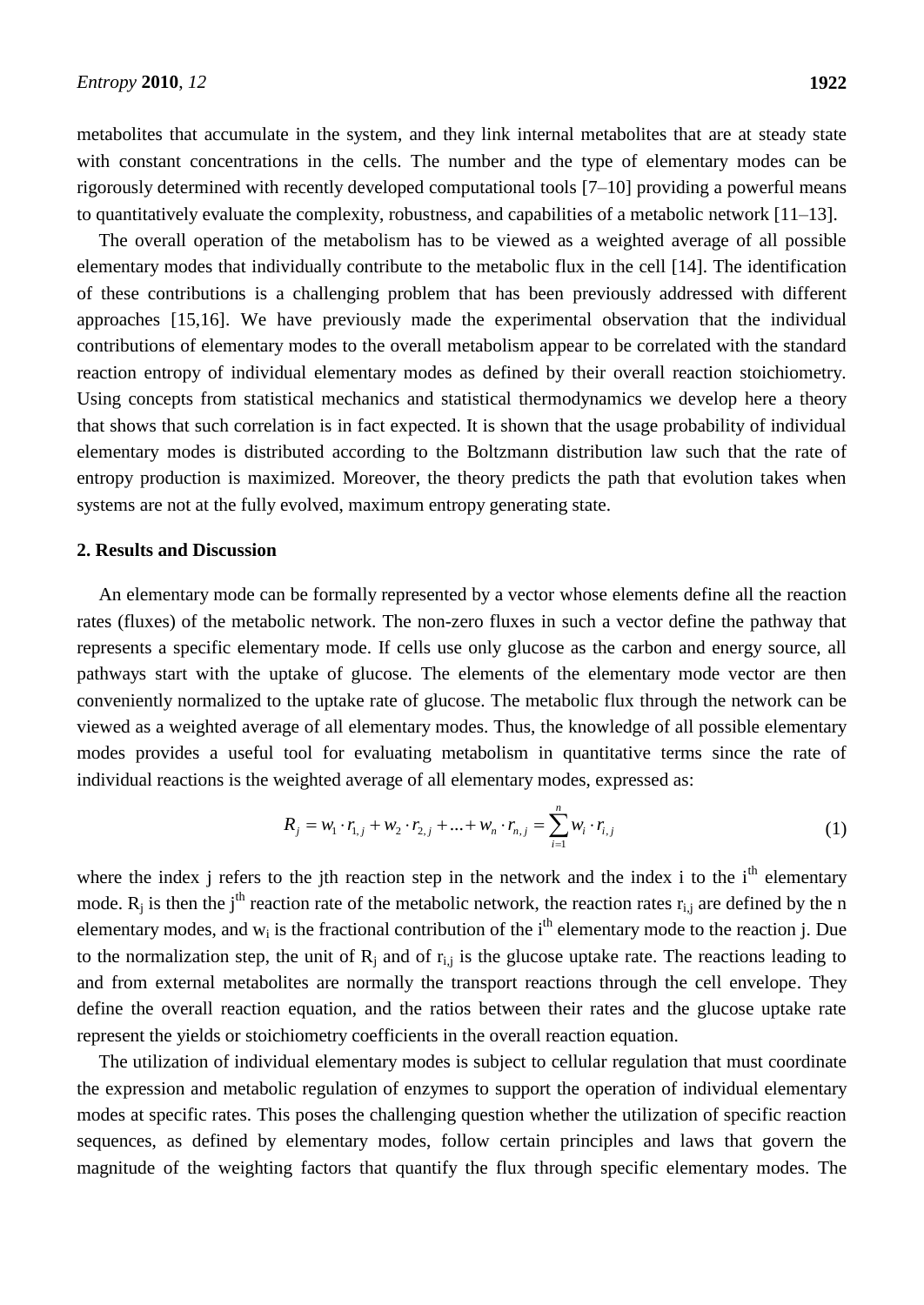identification of some law that is the basis for these quantities would provide an understanding of the principles that are responsible for the behavior of a cell and ultimately explain what drives evolution.

The overall growth equation can be expressed on the basis of the overall reaction stoichiometry that connects the reactants (nutrients) to the products. The overall reaction is defined by the external metabolites. The rates of disappearance of reactants and accumulation of products in the cell environment are part of the metabolic network and represent individual reactions that meet the terms of Equation (1). However, the pathways expressed in individual elementary modes have different overall stoichiometries, relating the external metabolites, than the overall growth equation. But the overall growth equation is recovered through application of the linear combination of individual elementary modes as shown in Equation (1).

Entropy is a path independent state function. Therefore, the reaction stoichiometry between the external metabolites of the overall growth reaction and between the external metabolites in individual elementary modes permits computation of the entropy of reaction as:

$$
\Delta S = \sum_{m=1}^{k} v_m \cdot S_m \tag{2}
$$

where  $\Delta S$  is the entropy of reaction. It represents the amount of entropy produced per mole of glucose reacted if the stoichiometry coefficient associated with glucose equals one.  $S_m$  are the molar entropies of the k reactants and products that appear in the reaction equation with stoichiometry coefficients  $v_m$  [17]. Multiplication of the entropy of reaction with the rate of glucose consumption results in the rate of entropy production. However, the glucose consumption rate represents only a multiplication factor and effects related to entropy formation can be analyzed based on reaction entropies.

In order to use these quantities for practical applications they have to be estimated. The molar entropy of individual compounds can be calculated from their enthalpy and their free energy of formation using the Gibbs relationship  $(S = (H - G)/T)$ . The standard molar enthalpies and the standard molar free energies of the individual compounds can be estimated from correlations with the degree of reduction of the compounds [17,18]. In practical applications, an accurate value of the molar Gibbs free energy should account also for the concentration of the compound which may not be known in all situations. However, the concentrations change the standard values only to a small degree. For instance, the standard Gibbs free energy for glucose is 2,872 kJ/mole, and at a concentration of 10 mM glucose the free energy is 2,860 kJ/mole. Therefore, the standard molar quantities of the thermodynamic properties provide a reasonable approximation useful in practical applications because there is usually no other option to estimate the values [17,18].

The overall reaction entropy  $\Delta S_{TOT}$  can be computed based on the macroscopic reaction

stoichiometry between external metabolites using Equation (2), or from:  
\n
$$
\Delta S_{TOT} = w_1 \cdot \Delta S_1 + w_2 \cdot \Delta S_2 + ... + w_n \cdot \Delta S_n = \sum_{i=1}^{n} w_i \Delta S_i
$$
\n(3)

where the individual reaction entropies of elementary modes,  $\Delta S_i$ , computed using Equation (2), contribute to the overall value with weighting factors  $w_i$ . Since the reaction entropies are expressed per mole of glucose consumed, the total rate of entropy production is obtained when  $\Delta S_i$  is multiplied with the rate of glucose consumption.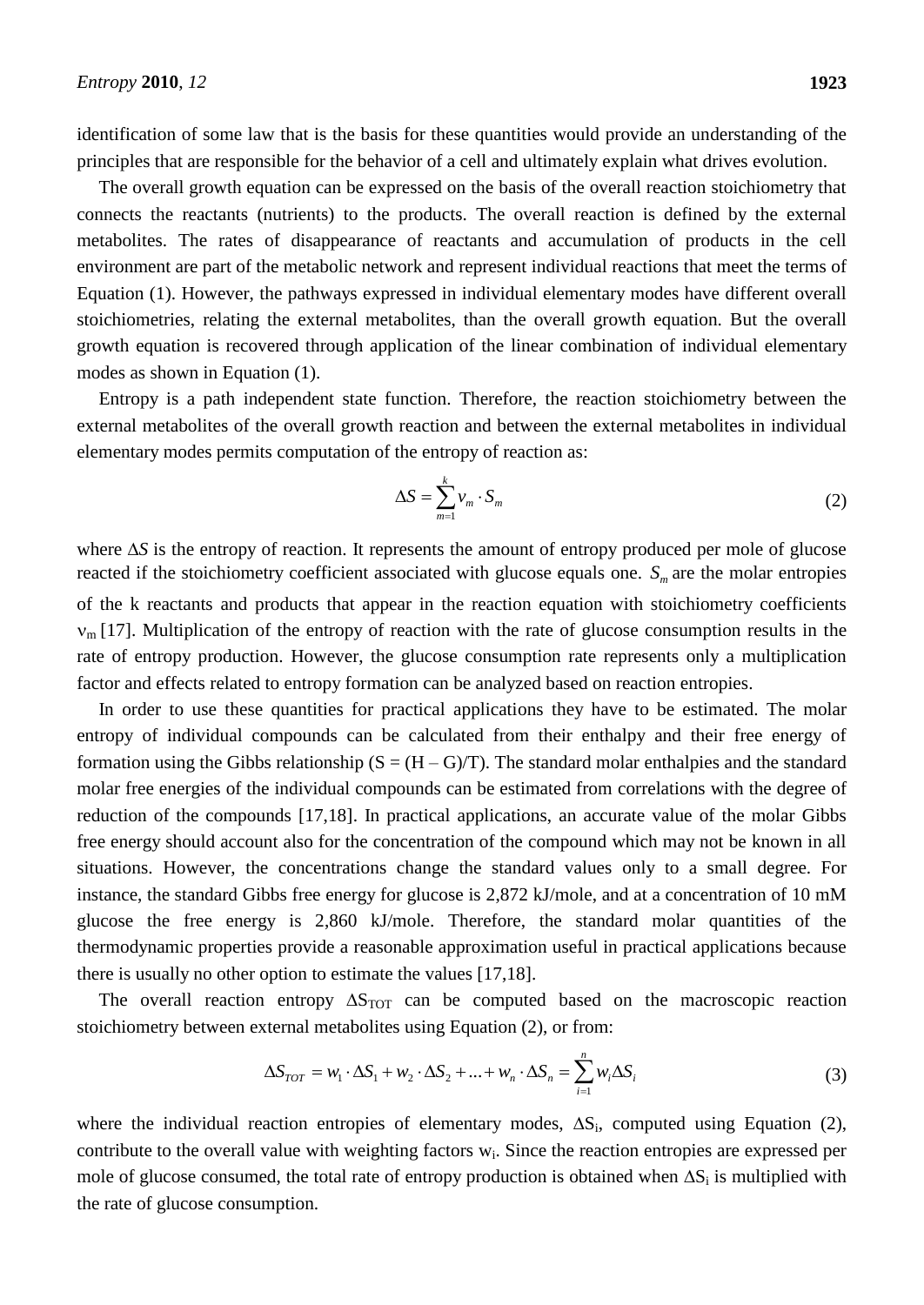We have previously made the experimental observation that individual weighting factors appear to be correlated with the entropy of reaction defined by the overall stoichiometry of external metabolites in individual elementary modes according to:

$$
\Delta S_i = a - b \ln w_i \tag{4}
$$

where a and b are constants of the linear correlation [19]. Substitution of Equation (4) in (3) results in an expression for the overall reaction entropy that depends only on weighting factors:

$$
\Delta S_{TOT} = a - b \sum_{i=1}^{n} w_i \cdot \ln w_i \tag{5}
$$

This remarkable relationship is surprising as it is reminiscent of the Boltzmann distribution law describing the probability distribution of microstates that define the entropy content of a system. This relationship motivated the quest for further, theoretical investigations that could explain this result. In what follows, theoretical evidence is provided that the relationships expressed by Equations (4) and (5) are in fact expected expressions that can be derived in analogy to principles known from thermodynamics of irreversible processes and from familiar concepts in statistical mechanics.

For an open system operating at a steady state, two seemingly contradicting principles for the rate of entropy production have been proposed. The principle of minimum entropy production rate derived by Prigogine [20,21] has been an inherent part of non-equilibrium thermodynamics and applied to the description of various processes in physics, chemistry and biology. In contrast, the principle of maximum entropy production appears to be equally applicable in many other situations and appears to have even a more general validity for a recent review see [22]. Both principles involve an extreme value of the rate of entropy production in an open system operating at steady state under non-equilibrium conditions. Without adopting a priori any of the two extremum principles we will first evaluate whether the rate of entropy production reaches such an extreme value under such conditions and show later the nature of the extreme value.

The reaction entropy is an extensive function as expressed by Equation (3), *i.e.*, it is the sum of reaction entropies generated by all contributing elementary modes present. Thus, the entropy of reaction of the overall process is the sum of reaction entropies of individual elementary modes weighted according to their respective usage as expressed by Equation (3). Therefore, the overall reaction entropy can be viewed as a function of the usage probabilities of individual elementary modes present in the system:

$$
\Delta S_{TOT} = \Delta S(p_1, p_2, p_3, ..., p_n)
$$
\n(6)

Please note that we interpret now the weighting factors as usage probabilities of elementary modes and use, therefore, the symbol p instead of w. The task is now to find out how the probability of using individual elementary modes is distributed among all elementary modes present such that the total entropy function reaches an extreme value. This assignment can be objectively done by satisfying the principle of Fair Apportionment of Outcomes [23] which represents a basic postulate of statistical mechanics. The Principle of Fair Apportionment states that in an unbiased and unconstrained system, all outcomes will be observed with the same probability, *i.e.,* the system 'treats each outcome fairly' in comparison with every other outcome. While following this principle in the presence of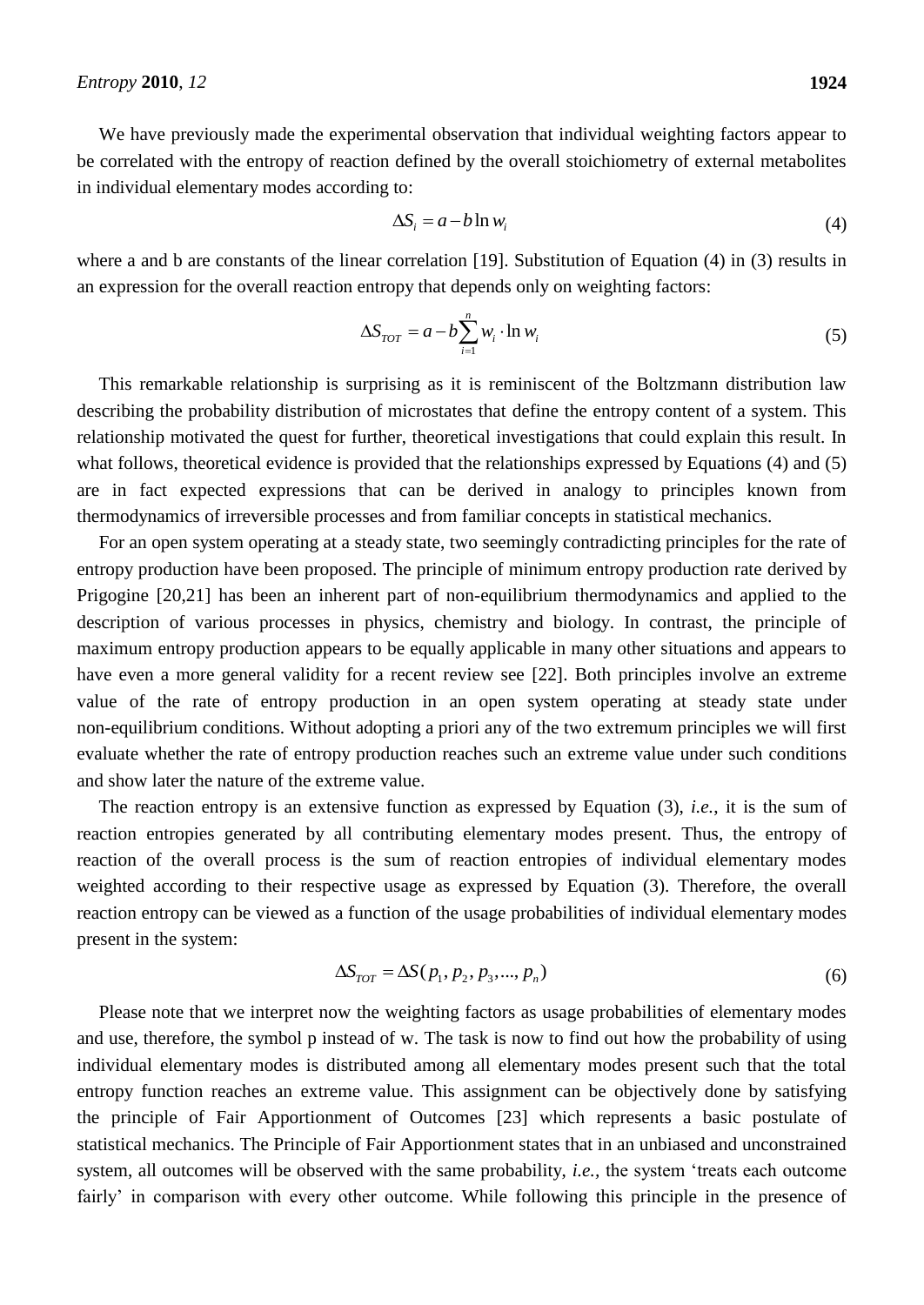constraints, the extremum of the entropy generating function can be found with the method of Lagrange multipliers [23].

To find the functional form of the probability apportionment that defines the extreme value of the reaction entropy one can rewrite Equation (3) in many different ways by varying the magnitude of probability assigned to a given elementary mode. This is done to enforce that assigned probabilities satisfy the multiplication rule of probability theory which is a requirement of the Principle of Fair Apportionment. While many options are possible, only one possibility yields the extreme value of the rate of entropy generation. We can arrange the assigned probabilities in a m x n matrix defined by m ways of distributing the usage probability among n elementary modes. Each probability element in this matrix follows the product rule  $(p_{i,j} = v_i u_i)$ , *i.e.*, it is defined by the product of the sum of column elements and the sum of row elements.

The method of Lagrange multipliers finds the extremum of the function  $\Delta S$  under the constraints that the sum of all probabilities must be equal to one and that the weighted sum over the columns and rows must sum to constant values (see Figure 1a) [23]. The optimization problem can be expressed as finding the solution to:

$$
\sum_{i=1}^{m} \sum_{j=1}^{n} \left[ \frac{\partial \Delta S_i}{\partial p_{i,j}} - \lambda_i \Delta S_i - \beta_j \Delta S_i - \alpha \right] dp_{i,j} = 0 \tag{7}
$$

where  $\lambda$ ,  $\beta$  and  $\alpha$  are the Lagrange multipliers that enforce the three constraints:

$$
\sum_{j=1}^{m} \Delta S_i \cdot p_{i,j} = \langle \Delta S_i \rangle
$$
  

$$
\sum_{i=1}^{n} \Delta S_i \cdot p_{i,j} = \langle \Delta S_j \rangle
$$
  

$$
\sum_{i,j} p_{i,j} = 1
$$
 (8)

It is interesting to note that the problem statement [Equation (7)] does not assume any form of the reaction entropy function. The type of function obtained as the solution is entirely intrinsic to the nature of the problem.

The solution to this problem is:

$$
\Delta S_{TOT} = -b \sum_{i=1}^{n} p_i \cdot \ln p_i + a \tag{9}
$$

where *b* and *a* are constants. For  $\Delta S_{TOT}$  to have *a* positive value, *b* must be positive. In that case the extreme value is a maximum. The result can be rewritten as:

$$
\Delta S_{TOT} = \sum_{i=1}^{n} p_i(-b \cdot \ln p_i + a) \tag{10}
$$

Comparison of the individual terms of Equation (10) with Equations (3) and (4) shows that the expression in brackets corresponds to the individual reaction entropies  $\Delta S_i$ , and the probabilities to the weighting factors. Thus, the reaction entropies  $\Delta S_i$  are linearly correlated with the natural log of the probability of usage of the corresponding elementary modes. This provides the theoretical justification for the relationship that has been previously observed.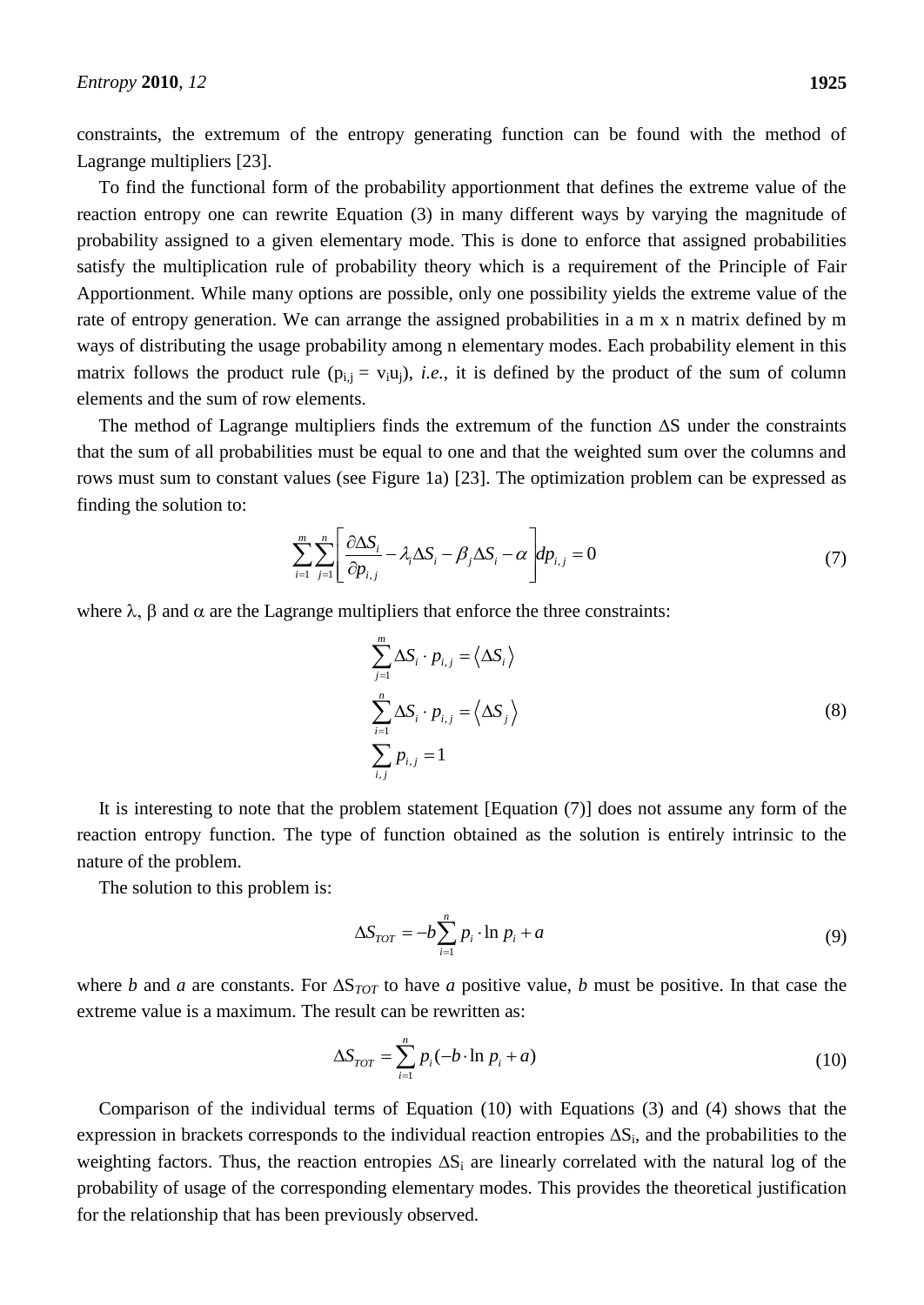**Figure 1.** Entropy generation as a function of weighting factors of elementary modes for E. coli under anaerobic non-growth conditions. (a) Total entropy production without constraint (black) and with the applied constraint of weighting factor  $w_1 = \exp(-\Delta S_1/b) = 0.549$  (blue plane). The system shows a global maximum entropy production of 0.376 kJ/K-mole when entropy generation is uniformly distributed and a local maximum entropy production of 0.352 kJ/K-mole located at the intersection between the cone and the plane when entropies are constrained to the value of the reaction entropies of individual elementary modes. (b) Comparison of predicted, maximum entropy production  $(\bullet)$  with experimentally determined entropy generation  $(\bullet)$  based on data reported by Aristidou *et al*. (1999) [24]. The weighted average of entropy production of any combination of existing elementary modes is located on the gray plane (Equation (3)) while the blue surface represents combinations of elementary modes distributed according to the Gibbs measure. The blue surface touches the gray plane at the location of the constrained maximum entropy production point. The experimentally determined point is located very close to the predicted maximum entropy generation point reflecting the highly evolved metabolism of wildtype *E. coli* cells. (see Appendix 1 for detailed data).



The constant *a* is expected to be zero since the solution applies to all temperatures. And at an absolute temperature of zero all entropies are zero and the probability of producing zero entropy with any elementary mode is 1. A detailed derivation of Equation (10) is provided in Appendix 2.

An alternate way to get to the same result is by using the most likely distribution of probabilities of microstates of a system that is given, according to statistical mechanics, by the Boltzmann distribution law [23]. In this distribution the entropy content of the macrosystem is maximized according to:

$$
S = -k \sum_{i=1}^{n} p_i (\ln p_i)
$$
 (11)

The maximized entropy implies that the expression on the right side of Equation (11) is a maximum. If we recall that the reaction entropy of the macrosystem is composed of the weighted contributions of individual elementary modes [as stated also in Equation (3)]: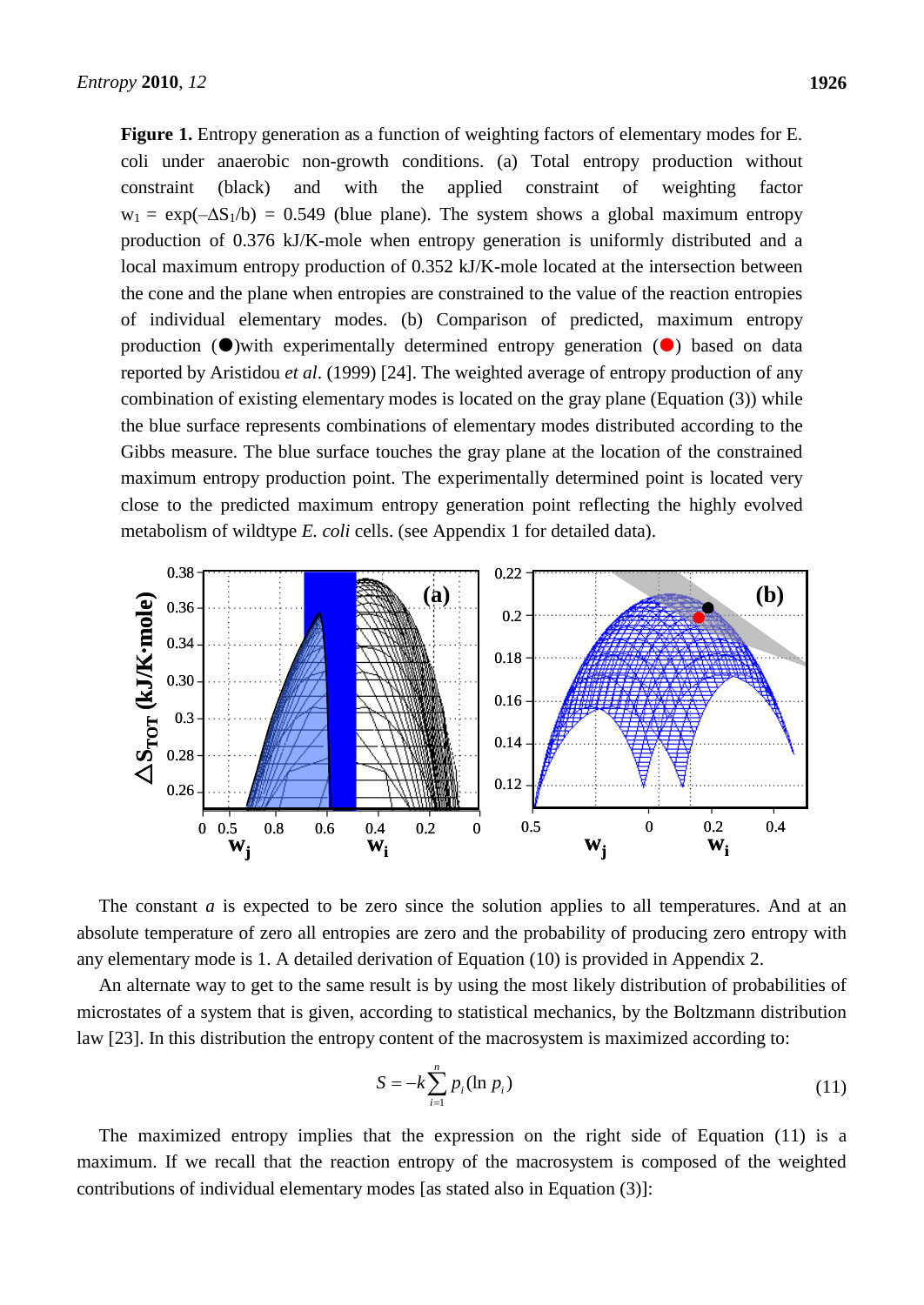$$
\Delta S_{TOT} = \sum_{i=1}^{n} p_i \Delta S_i \tag{12}
$$

then the right side of Equation (12) is a maximum if probabilities are assigned such that:

$$
\Delta S_i = -k(\ln p_i) \tag{13}
$$

as this leads to the same expression as in Equation (11). Thus, the reaction entropy (and rate of entropy production if multiplied with the rate of glucose consumption) is maximized if the probabilities are distributed according to this relationship.

Equation (10) has several further implications. The entropy of reaction for elementary mode i can be expressed as:

$$
\Delta S_i = a - b \cdot \ln p_i \tag{14}
$$

Or:

$$
p_i = e^{\frac{\Delta S_i - a}{-b}} = e^{\frac{\Delta S_i}{-b}} e^{\frac{-a}{-b}}
$$
 (15)

and with the definition of a probability, one obtains:

$$
p_{i} = \frac{e^{\frac{\Delta S_{i}}{b}}e^{\frac{a}{b}}}{\sum_{i} e^{-b}e^{\frac{b}{b}}} = \frac{e^{\frac{\Delta S_{i}}{b}}}{\sum_{i} e^{-b}} = \frac{e^{\frac{\Delta S_{i}}{b}}}{Q}
$$
(16)

where O is similar to a partition function known from statistical mechanics:

$$
Q = \sum_{i} e^{\frac{\Delta S_i}{-b}}
$$
 (17)

Comparing Equation (15) with Equation (16) and considering that  $a = 0$ , results in:

$$
Q = 1 \tag{18}
$$

This provides a convenient relationship to evaluate the constant b which depends only on the number of elementary modes and on their reaction entropies. The constant b expresses the constant ratio between reaction entropies of individual elementary modes and the associated usage probability that results in the maximum rate of entropy production in the system. It represents the ultimate state of a fully evolved metabolic network. The constant b is a quantity analogous to the Boltzmann constant, but it is different as it has different units.

The presented theory is supported by experimental data of byproduct secretion of wildtype *E. coli* [24] (see Figure 1b). The byproduct secretion pattern can be explained by the operation of four groups of elementary modes with the same overall stoichiometry (see Appendix 1). The total rate of entropy generation computed on the basis of the four experimentally determined weighting factors is in excellent agreement with the maximum entropy formation predicted by the presented theory because wildtype *E. coli* presumably is a highly evolved system. Furthermore, one would expect that experimental systems that are further away from the maximum entropy point of operation will eventually evolve in time towards that point (Figure 2a). An example of such evolution is shown in Figure 2b [25].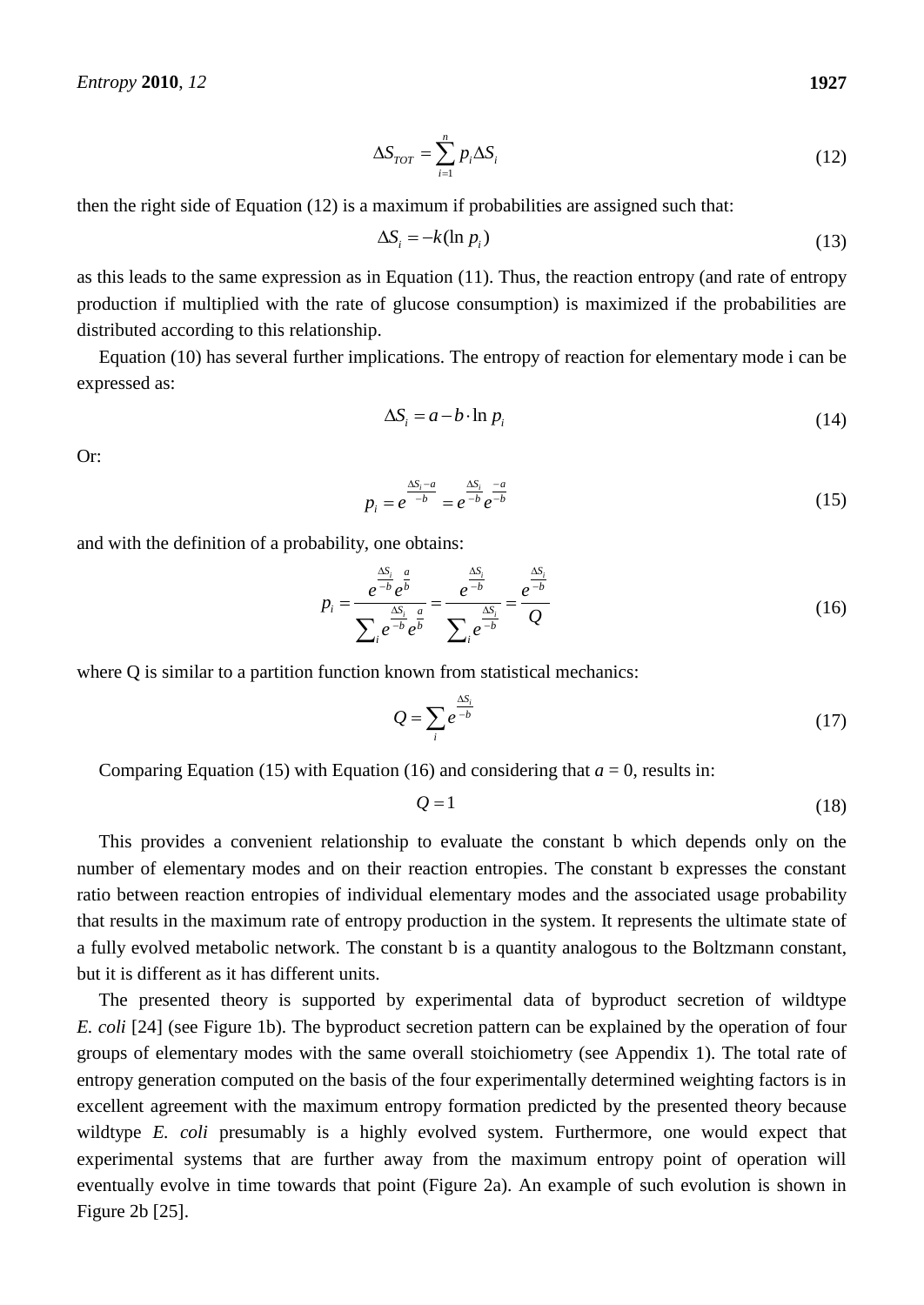**Figure 2.** Total entropy production as a function of weighting factors for E. coli under anaerobic non-growth conditions. (a) Comparison of predicted maximum total entropy production with experimental entropy generation  $\left( \bullet \right)$  reported in Wlaschin *et al.* (2006) [19]. The experimental point is on the gray plane and is expected to evolve in time towards the predicted maximum entropy generation point  $(\bullet)$  (b) Time course of the entropy generation in an evolving system determined from data by Hua *et al.* (2006) [25]. The experimentally determined reaction entropies are located on the gray plane and move with time during adaptation towards the predicted maximum entropy production point:  $(\bullet)$ , unevolved system;  $\left( \bullet \right)$ , after 30 days of adaptation;  $\left( \bullet \right)$ , after 60 days of adaptation. (c) Total entropy generation as function of evolution time. With time the system is expected to reach the maximum entropy generation where the elementary mode weighting factors are distributed according to Equation (16). (see Appendix 1 for detailed data analysis).



The developed relationships for the total reaction entropy of the system is very similar to the concept of information content of a system that tends to reach a maximum degree of uncertainty and is expressed as entropy [26]. In fact the qualitative form of the relationship is the same. The maximum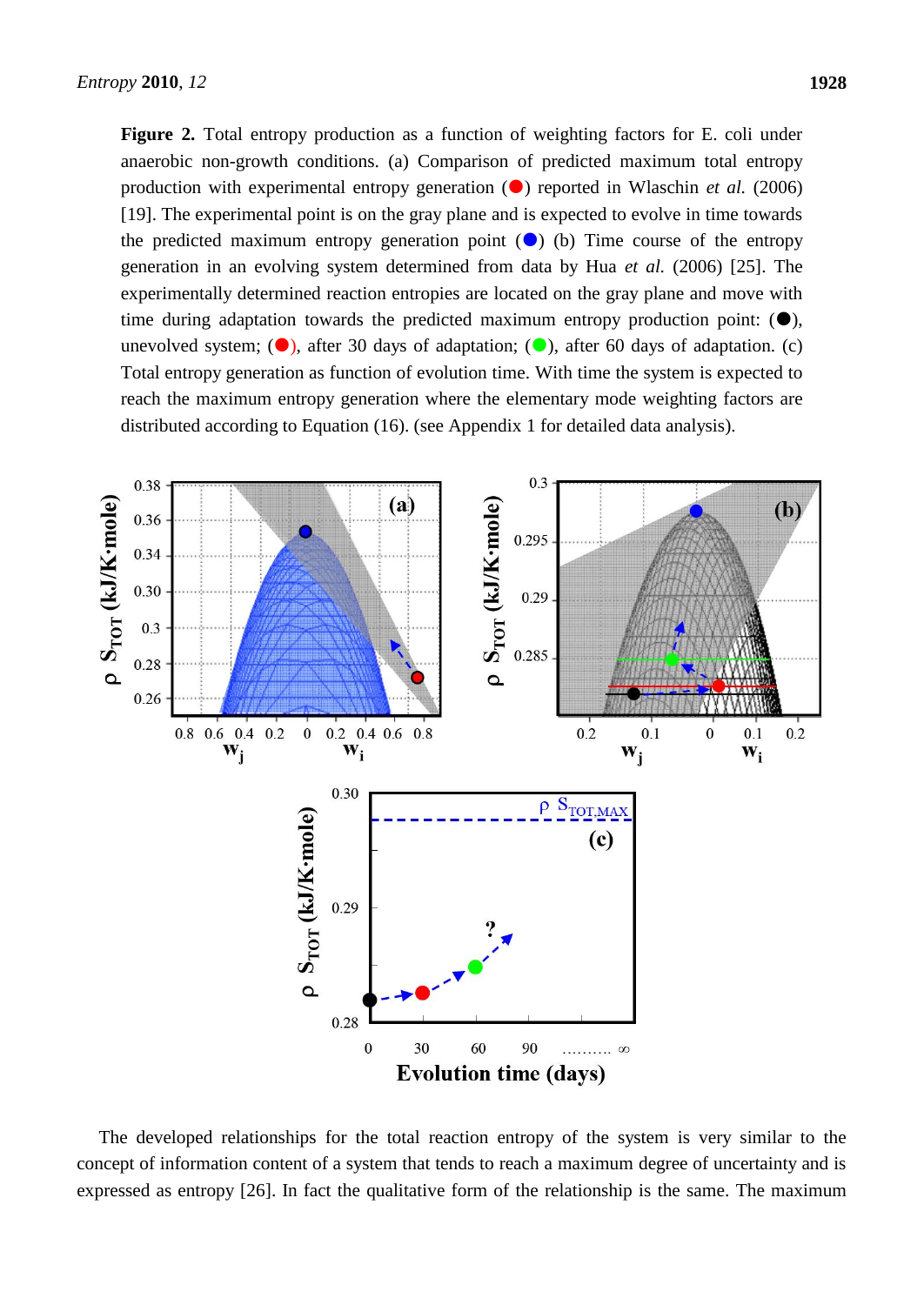degree of uncertainty, expressed as the Shannon entropy, has been recently used to evaluate the elementary mode composition of the metabolism [29].

The evolution of living systems has been often connected with Prigogine's minimum entropy production principle [20,21]. However, this principle does not appear to apply for all cases. Rather, it is only applicable in situations where multiple reactions in an open system can occur in parallel. If one fixes the condition for one reaction and allows the others to adjust freely, then the other reactions will tend to reach equilibrium thus minimizing the rate of entropy formation. But this is evidently not the case in situations where reactions are enclosed by a cell envelope, and only a limited number of reaction metabolites reach the environment. In the open steady state system the individual reactions never reach a state of thermodynamic equilibrium since all pathways start with glucose as the carbon and energy source, and glucose is constantly replenished in the continuous operation of the open system. Thus, since individual reactions are all confined to the same cellular space and the reaction conditions cannot adjust independently, the principle of maximum entropy production applies. In fact it has been shown that for a continuous stirred tank reactor (CSTR) operating near equilibrium, the theorem of minimum entropy production does not apply due to the convective flows between CSTR and its surroundings [27].

The system selects a mixture of elementary modes in the most probable way. It is a direct reflection of this principle that an inherent advantage is given to more efficient, less entropy producing modes. This is a testable hypothesis that is already supported by some experimental evidence [19,28]. It will be interesting to see whether further experimental work that is directly aimed to investigate this relationship, can confirm this behavior.

#### **Acknowledgements**

We thank David Morse and Arkady Khodursky for helpful discussions, Anja Srienc for proofreading the manuscript, and NIH for support (GM077529). We thank an anonymous reviewer to make us aware of the recent publication [29].

## **Authors' Contributions**

F.S. developed the theory and wrote the paper. P.U. developed the examples, performed the calculations and prepared the Figures.

## **References**

- 1. Carlson, R.; Srienc, F. Fundamental Escherichia coli biochemical pathways for biomass and energy production: identification of reactions. *Biotech. Bioeng.* **2004**, *85*, 1–18.
- 2. Carlson, R.; Srienc, F. Fundamental Escherichia coli biochemical pathays for biomass and energy production: creation of overall flux states. *Biotech. Bioeng.* **2004**, *86*, 149–161.
- 3. Klamt, S.; Stelling, J. Two approaches for metabolic pathway analysis? *Trends Biotech.* **2003**, *21*, 64–69.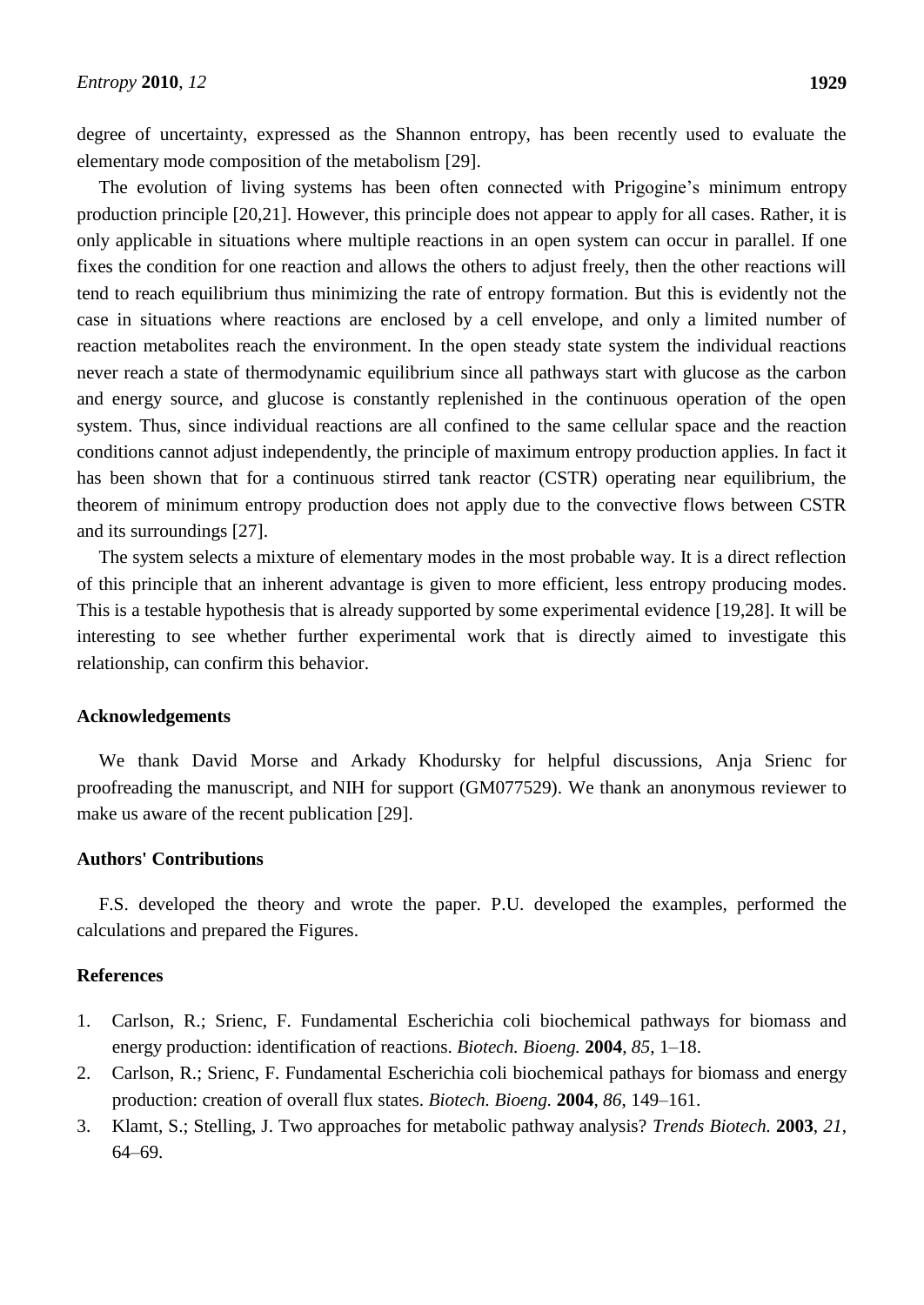- 4. Schuster, S.; Dandekar, T.; Fell, D.A. Detection of elementary flux modes in biochemical networks: a promising tool for pathway analysis and metabolic engineering. *Trends Biotech.* **1999**, *17*, 53–60.
- 5. Schuster, S.; Hilgetag, C.; Fell, D. Detecting elementary modes of functioning in metabolic networks. *Mode. Tren. Bio. Thermo. Kinetics* **1994**, *3*, 103–105.
- 6. Trinh, C.T.; Wlaschin, A.; Srienc, F. Elementary mode analysis: a useful metabolic pathway analysis tool for characterizing cellular metabolism. *Appl. Microbiol. Biotech.* **2009**, *81*, 813–826.
- 7. Pfeiffer, T.; Sanchez-Valdenebro, I.; Nuno, J.C.; Montero, F.; Schuster, S. METATOOL: for studying metabolic networks. *Bioinformatics* **1999**, *15*, 251–257.
- 8. Von Kamp, A.; Schuster, S. Metatool 5.0: fast and flexible elementary modes analysis. *Bioinformatics* **2006**, *22*, 1930–1931.
- 9. Wagner, C. Nullspace approach to determine the elementary modes of chemical reaction systems. *J. Phys. Chem. B* **2004**, *108*, 2425–2431.
- 10. Terzer, M.; Stelling, J. Large-scale computation of elementary flux modes with bit pattern trees. *Bioinformatics* **2008**, *24*, 2229–2235.
- 11. Stelling, J.; Klamt, S.; Bettenbrock, K.; Schuster, S.; Gilles, E.D. Metabolic network structure determines key aspects of functionality and regulation. *Nature* **2002**, *420*, 190–193.
- 12. Urbanczik, R.; Wagner, C. Functional stoichiometric analysis of metabolic networks. *Bioinformatics* **2005**, *21*, 4176–4180.
- 13. Trinh, C.T.; Unrean, P.; Srienc, F. Minimal Escherichia coli cell for the most efficient production of ethanol from hexoses and pentoses. *Appl. Env. Microbiol.* **2008**, *74*, 3634–3643.
- 14. Schuster, S.; Hilgetag, C.; Woods, J.H.; Fell, D.A. Reaction routes in biochemical reaction systems: Algebraic properties, validated calculation procedure and example from nucleotide metabolism. *J. Math. Biol.* **2002**, *45*, 153–181.
- 15. Poolman, M.G.; Venkatesh, K.V.; Pidcock, M.K.; Fell, D.A. A method for the determination of flux in elementary modes, and its application to Lactobacillus rhamnosus. *Biotech. Bioeng.* **2004**, *88*, 601–612.
- 16. Wiback, S.J.; Mahadevan, R.; Palsson, B.O. Reconstructing metabolic flux vectors from extreme pathways: defining the alpha-spectrum. *J. Theor. Biol.* **2003**, *224*, 313–324.
- 17. Sandler, S.I.; Orbey, H. On the thermodynamics of microbial-growth processes. *Biotech. Bioeng.* **1991**, *38*, 697–718.
- 18. Roels, J.A. *Energetics and Kinetics in Biotechnology*; Elsevier Biomedical Press: Amsterdam, the Netherlands/New York, NY, USA, 1983.
- 19. Wlaschin, A.P.; Trinh, C.T.; Carlson, R.; Srienc, F. The fractional contributions of elementary modes to the metabolism of escherichia coli and their estimation from reaction entropies. *Metab. Eng.* **2006**, *8*, 338–352.
- 20. Prigogine, I. Modération et transformations irréversibles des systèmes ouverts. *Bull. Acad. Roy. Belg. Cl. Sci*. **1945**, *31*, 600–606.
- 21. De Groot, S.R.; Mazur, P. *Non-equilibrium thermodynamics*; North-Holland Pub. Co.: Amsterdam, The Netherlands, 1962.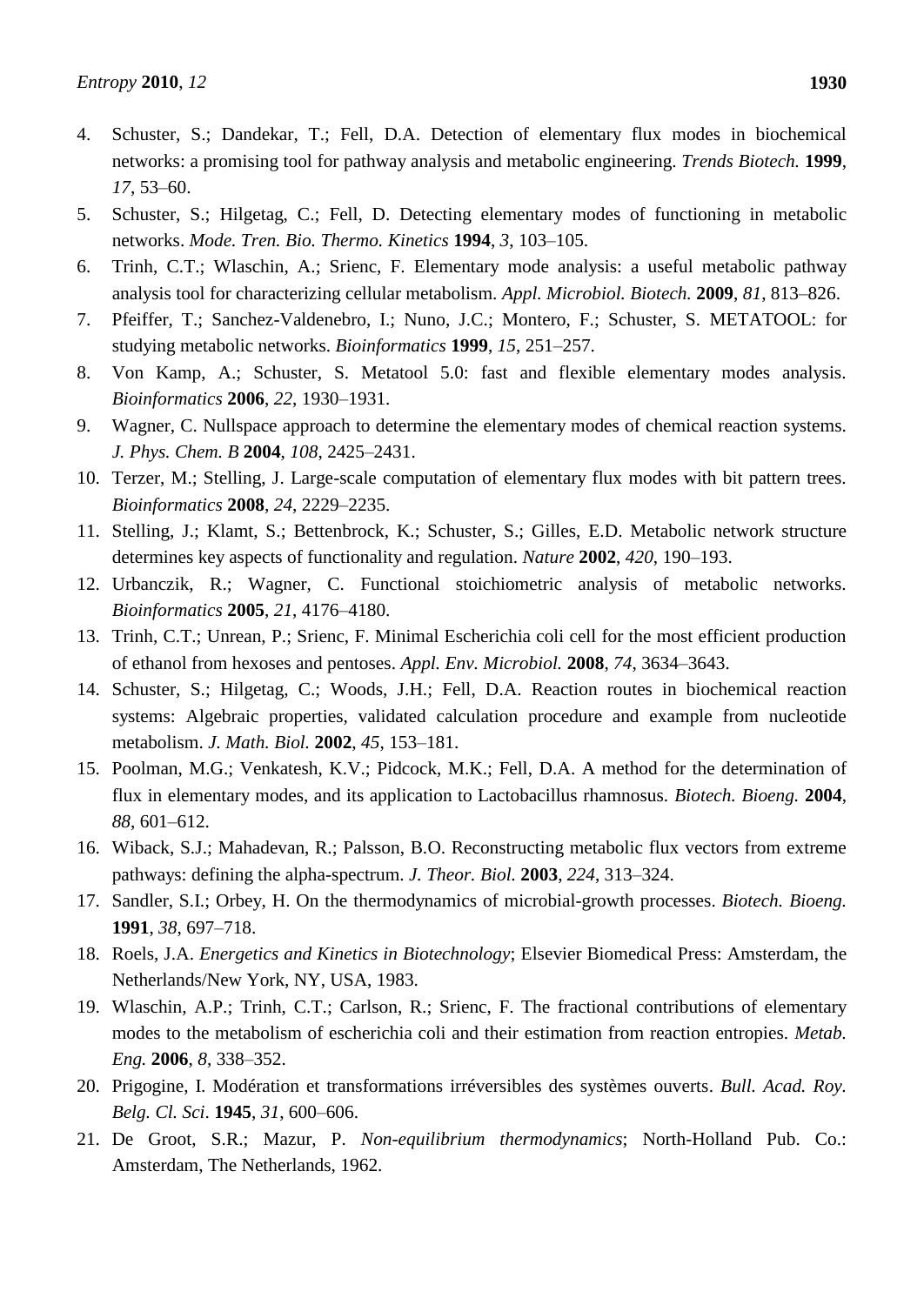- 22. Martyushev, L.M.; Seleznev, V.D. Maximum entropy production principle in physics, chemistry and biology. *Phys. Rep-Rev. Sect. Phys. Lett*. **2006**, *426*, 1–45.
- 23. Dill, K.A.; Bromberg, S. *Molecular Driving Forces: Statistical Thermodynamics in Chemistry and Biology*; Garland Science Press: New York, NY, USA, 2003.
- 24. Aristidou, A.A.; San, K.Y.; Bennett, G.N. Metabolic flux analysis of Escherichia coli expressing the Bacillus subtilis acetolactate synthase in batch and continuous cultures. *Biotech. Bioeng.* **1999**, *63*, 737–749.
- 25. Hua, Q.; Joyce, A.R.; Fong, S.S.; Palsson, B.O. Metabolic analysis of adaptive evolution for in silico-designed lactate-producing strains. *Biotech. Bioeng.* **2006**, *95*, 992–1002.
- 26. Jaynes, E.T. Information theory and statistical mechanics. *Phys. Rev.* **1957**, *106*, 620–630.
- 27. Tarbell, J.M. Thermodynamic liapunov-function for near equilibrium CSTR. *Chem. Eng. Sci.* **1977**, *32*, 1471–1476.
- 28. Zhao, Q.Y.; Kurata, H. Maximum entropy decomposition of flux distribution at steady state to elementary modes. *J. Biosci. Bioeng.* **2009**, *107*, 84–89.
- 29. Zhao, Q.Y.; Kurata, H. Use of maximum entropy principle with Lagrange multipliers extends the feasibility of elementary mode analysis. *J. Biosci. Bioeng.* **2010**, *110*, 254–261.

## **Appendix 1.**

Appendix 1 describes in detail how the entropy production rates and the associated experimental weighting factors have been computed. The results of these calculations are displayed in Figure 1 and Figure 2 of the manuscript.

**(1)** Entropy calculations in Figure 1b based on secretion data from Aristidou *et al*. [24]. The metabolic model used for the elementary mode analysis was the model for wildtype *E. coli* described by Carlson and Srienc (2004) [1] under anaerobic conditions. This model results in 21 elementary modes that can be grouped into four families of modes that have the same overall stoichiometry. The overall stoichiometries and the number of associated modes are shown in Table S1. The entropy of reaction has been computed from Equation (2) using the methods by Sandler and Orbey [17] for computing the standard entropies of formation for the individual components. With the entropies of reaction we computed the constant b from Equation (15) which resulted in a value of  $b = 0.1511$  kJ/K-mole.

| Family | <b>Reaction stoichiometry</b>                 | No. of<br><b>EMs</b> | ∧Si<br>$(kJ/K$ -mole $)$ |
|--------|-----------------------------------------------|----------------------|--------------------------|
|        | $Glucose = Acetate + Succinate$               | 3                    | 0.1934                   |
| 2      | $Glucose = 2$ Lactate                         | 6                    | 0.1604                   |
| 3      | $Glucose = Ethanol + Acetate + 2 Formate$     | <sub>6</sub>         | 0.2326                   |
| 4      | Glucose = Ethanol + Acetate + Formate + $CO2$ | <sub>0</sub>         | 0.2752                   |

**Table 1.** Stoichiometric equations of elementary mode families for strain GJT001.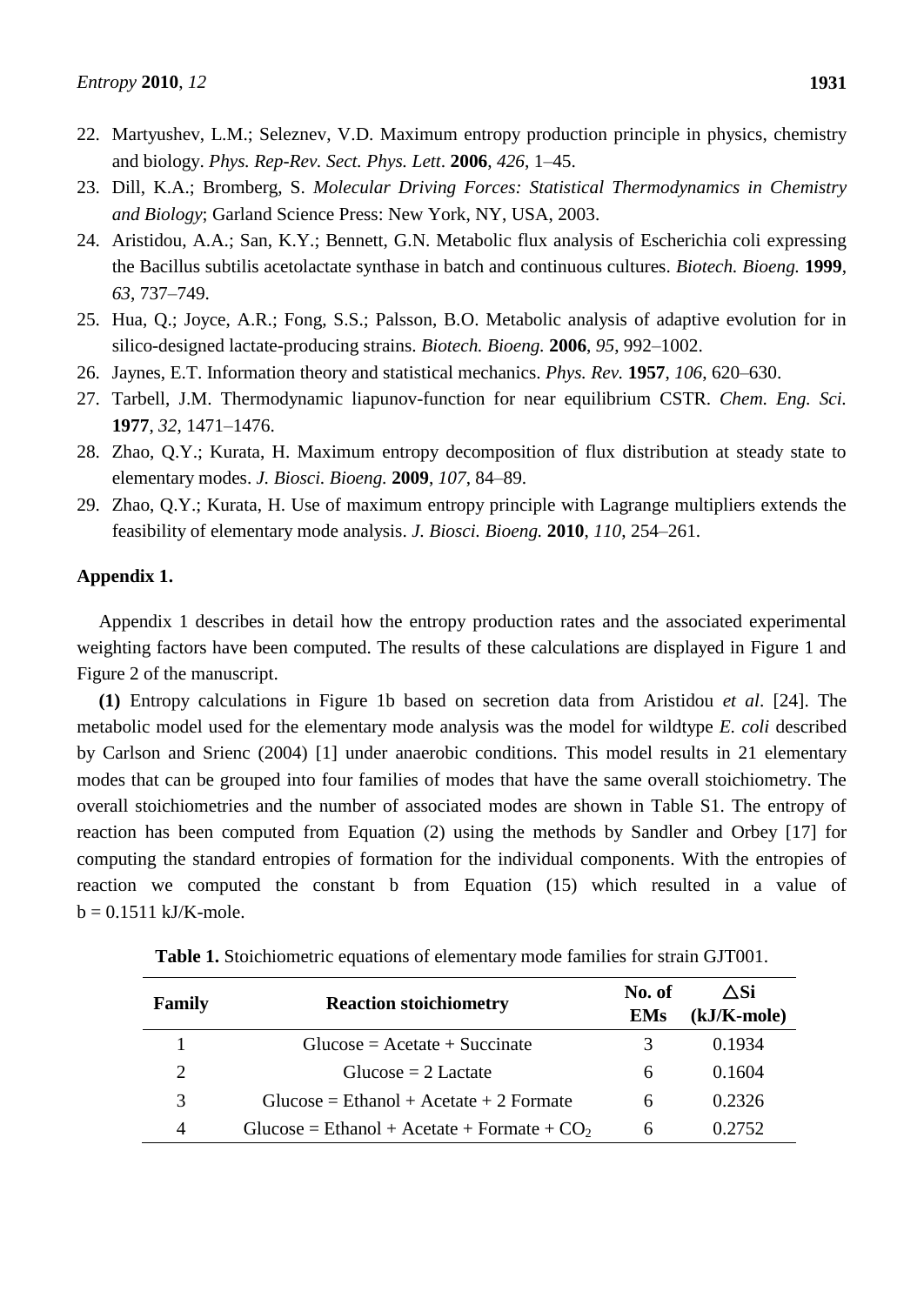Table 2 shows the secretion rates as described by Aristidou *et al*. [24]. From these experimental data the weighting factors for the individual mode families have been computed as described in Wlaschin *et al*. [19]. Essentially, it involves the solution of:

$$
R = N \cdot w
$$

where  $R$  is the column vector of known metabolite secretion rates,  $N'$  is the stoichiometry matrix of known mode families, and w is the vector of the corresponding unknown weights.

|           | <b>Metabolic flux</b> |
|-----------|-----------------------|
|           | (mmole/g CDW h)       |
| Glucose   | $-1.000$              |
| Ethanol   | 0.457                 |
| Acetate   | 0.180                 |
| Lactate   | 0.699                 |
| Succinate | 0.566                 |
| Formate   | 0.637                 |

**Table 2.** Measured metabolite flux vector for E. coli strain GJT001<sup>1</sup>.

<sup>1</sup> The fluxes are extrapolated to a zero growth rate from measured fluxes from a series of chemostats at different dilution rates as described by Aristidou *et al*. [24].

Table 3 compares the weighting factors computed from the experimental data to the predicted values calculated from only the entropies of elementary modes

|                           | $\Delta S_i$      | Weighting factors <sup>1</sup> |                            |  |  |  |
|---------------------------|-------------------|--------------------------------|----------------------------|--|--|--|
| Family                    | $(kJ/K$ -mole $)$ | <b>Experimental</b><br>values  | <b>Predicted</b><br>values |  |  |  |
| 1                         | 0.1934            | 0.2681                         | 0.2780                     |  |  |  |
| $\overline{2}$            | 0.1604            | 0.3688                         | 0.3458                     |  |  |  |
| 3                         | 0.2326            | 0.2865                         | 0.2146                     |  |  |  |
| 4                         | 0.2752            | 0.0766                         | 0.1618                     |  |  |  |
| $\Delta \mathbf{S_{TOT}}$ |                   | 0.1987                         | .2037                      |  |  |  |

**Table 3.** The weighting factors and entropies for each family of modes of *E. coli* GJT001.

<sup>1</sup> The weighting factors are computed from the measured fluxes reported in Aristidou *et al*. [24]. The predicted weight factors are calculated from entropies of the family modes as described in Equation (14). The total entropies are calculated from the weighted sum of entropies of the family modes,  $\Sigma wi\triangle Si$ .

**(2)** Entropy calculations in Figure 2a of the main text contain the total entropy data as described by Wlaschin *et al*. [19]. The entropy calculations in Figure 2b are based on experimental data described by Hua *et al*. [25]. We used the metabolic model described by Carlson and Srienc [1] containing the two gene knockouts,  $\triangle$ adhE $\triangle$ pta (Hua *et al.*, [25]), for elementary mode calculations. The computation yielded 16 elementary modes that can be grouped into five families of modes with the same overall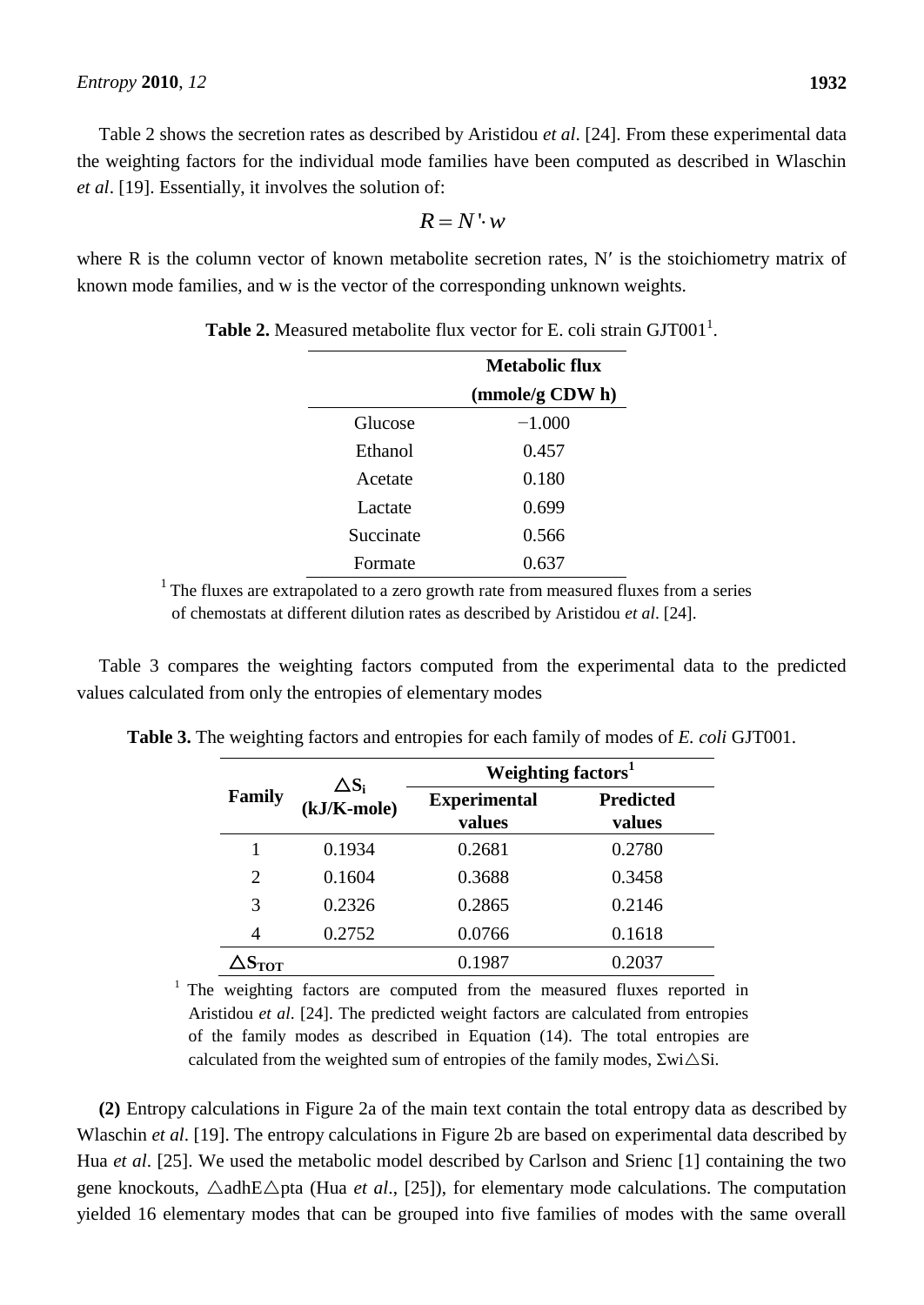stoichiometry. They are shown in Table 4 together with the entropies of reaction. Table 5 summarizes the weighting factor for the three time points during the adaptation.

|                                   | Table 4. Stoichiometric equations of elementary mode families for E. coli with deletions |  |  |  |  |  |
|-----------------------------------|------------------------------------------------------------------------------------------|--|--|--|--|--|
| $\triangle$ adhE $\triangle$ pta. |                                                                                          |  |  |  |  |  |

| Family | <b>Reaction stoichiometry</b>                         | No. of<br><b>EMs</b> | $\Delta S_i$<br>$(kJ/K$ -mole) |  |
|--------|-------------------------------------------------------|----------------------|--------------------------------|--|
|        | Glucose $= 2$ Lactate                                 | 8                    | 0.2735                         |  |
| 2      | $Glucose = Lactate + 0.86$ Succinate                  | 3                    | 0.2927                         |  |
| 3      | Glucose = $0.49$ Lactate + 1.28 Succinate             |                      | 0.3022                         |  |
| 4      | Glucose = $0.8$ Lactate + 1 Succinate + $0.2$ Formate | 3                    | 0.3027                         |  |
|        | Glucose = $1.67$ Succinate + 0.33 Formate             |                      | 0.3222                         |  |

**Table 5.** The weighting factors and entropies for each family of modes of E. coli containing the deletions  $\triangle$ adhE $\triangle$ pta during adaptive evolution. The total reaction entropies per mole glucose consumed,  $\Delta S_{TOT}$ , are the sums of products of individual weighting factors and associated family entropies  $\Delta S_i$ .

|                  |              | Weighting factors <sup>1</sup>   |                                  |                                  |                  |  |  |  |
|------------------|--------------|----------------------------------|----------------------------------|----------------------------------|------------------|--|--|--|
| Family           | $\Delta S_i$ |                                  | $30$ -day                        | 60-day                           | <b>Predicted</b> |  |  |  |
|                  | (kJ/K-mole)  | $\triangle$ adhE $\triangle$ pta | evolved                          | evolved                          |                  |  |  |  |
|                  |              |                                  | $\triangle$ adhE $\triangle$ pta | $\triangle$ adhE $\triangle$ pta | Wi               |  |  |  |
|                  | 0.2735       | 0.7280                           | 0.7000                           | 0.7150                           | 0.2258           |  |  |  |
| $\overline{2}$   | 0.2927       | 0.1460                           | 0.0710                           | 0.0000                           | 0.2054           |  |  |  |
| 3                | 0.3022       | 0.0000                           | 0.1410                           | 0.1300                           | 0.1960           |  |  |  |
| $\overline{4}$   | 0.3027       | 0.1270                           | 0.0880                           | 0.1550                           | 0.1955           |  |  |  |
| 5                | 0.3222       | 0.0000                           | 0.0000                           | 0.0000                           | 0.1776           |  |  |  |
| $\Delta S_{TOT}$ |              | 0.2818                           | 0.2825                           | 0.2848                           | 0.2975           |  |  |  |

<sup>1</sup> The experimental weighting factors are computed from the measured fluxes reported in Hua *et al.*, [25] while the predicted weighting factors are calculated from entropies of the family modes.

### **Appendix 2. Detailed Derivation of the Maximum Entropy Production**

The Lagrange multiplier method for finding the maximum of the entropy generation function is analogous to the derivation of the Boltzmann entropy as described in the textbook by Dill and Bromberg  $[23]$ . The problem involves finding the probabilities  $p_i$  such that the macroscopic reaction entropy:

$$
\Delta S_{TOT} = p_1 \cdot \Delta S_1 + p_2 \cdot \Delta S_2 + ... + p_n \cdot \Delta S_n
$$
\n(A.1)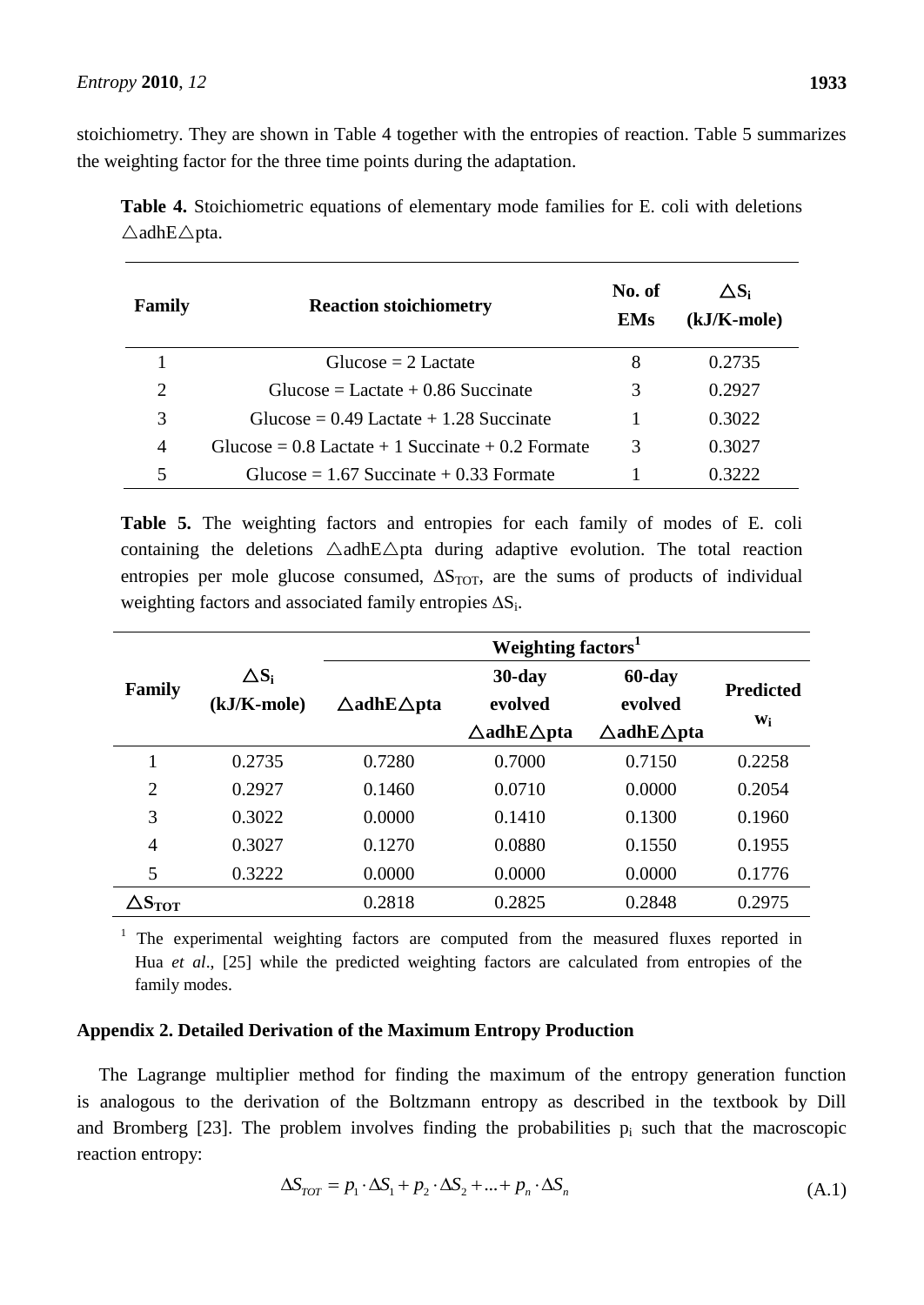is maximized while satisfying the principle of 'Fair Apportionment of Outcomes'. To satisfy this principle the probabilities must obey the multiplication rule of probability theory. Therefore, it is useful to rewrite Equation (A.1) in m different ways and to generate a m x n probability matrix representing the individual probability elements of the equations. The arbitrarily assigned probabilities satisfy the multiplication rule such that the sum of probabilities across a row i is  $u_i$  and over a column j is  $v_i$ :

$$
\sum_{i=1}^{m} p_{i,j} = v_j
$$
\n
$$
\sum_{j=1}^{n} p_{i,j} = u_i
$$
\n
$$
p_{i,j} = u_i v_j
$$
\n(A.2)

The method of Lagrange multipliers finds the extremum of the function  $\Delta S$  under the constraint that the sum of all probabilities must be equal to one and that the weighted sum over the columns and rows

must sum to a constant value. The optimization problem can be expressed as finding the solution to:  
\n
$$
\sum_{i=1}^{m} \sum_{j=1}^{n} \left[ \frac{\partial \Delta S_i}{\partial p_{i,j}} - \lambda_i \Delta S_i - \beta_j \Delta S_i - \alpha \right] dp_{i,j} = 0
$$
\n(A.3)

where  $\lambda$ ,  $\beta$  and  $\alpha$  are the Lagrange multipliers that enforce the three constraints:

$$
\sum_{j=1}^{n} \Delta S_i \cdot p_{i,j} = \langle \Delta S_i \rangle
$$
  

$$
\sum_{i=1}^{m} \Delta S_i \cdot p_{i,j} = \langle \Delta S_j \rangle
$$
  

$$
\sum_{i,j} p_{i,j} = 1
$$
 (A.4)

By focusing on one probability element and omitting the subscript one can see that  $p(u,v)$  and:

$$
\frac{\partial \Delta S}{\partial p} \equiv r[p(u, v)]\tag{A.5}
$$

The individual reaction entropies associated with the probabilities differ between elements but they are fixed quantities and do not depend on u and v. Because probabilities must always sum to 1,  $\alpha$  is also independent of u and v. The bracket expression in (A.3) can be rewritten as:<br> $r[p(u, v)] = \lambda(u)\Delta S + \beta(v)\Delta S + \alpha$ 

$$
r[p(u, v)] = \lambda(u)\Delta S + \beta(v)\Delta S + \alpha
$$
\n(A.6)

Taking the derivative and enforcing the multiplication rule results in:

$$
\frac{\partial r}{\partial v} = \frac{\partial r}{\partial p} \frac{\partial p}{\partial v} = \frac{\partial r}{\partial p} \frac{p}{v} = \Delta S \beta'(v)
$$
\n
$$
\frac{\partial r}{\partial u} = \frac{\partial r}{\partial p} \frac{\partial p}{\partial u} = \frac{\partial r}{\partial p} \frac{p}{u} = \Delta S \lambda'(u)
$$
\n(A.7)

and: